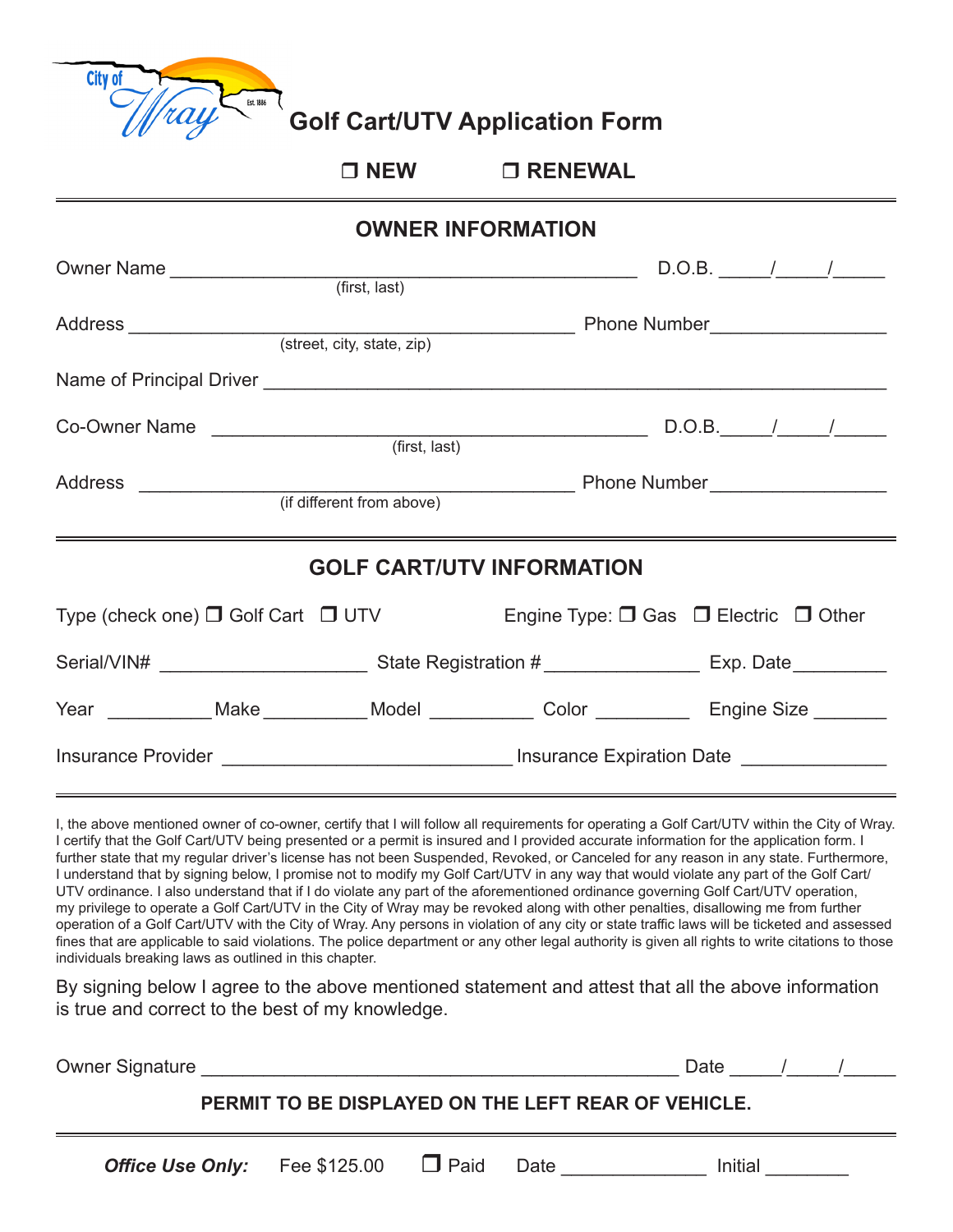## **GOLF CART/UTV Rules and Regulations**

Utility type vehicles (UTV), Motorized golf cart, electric golf cart, engine powered golf cart or low speed electric vehicle as defined by section 42-1-102, Colorado Revised Statutes, as amended, are not allowed on the streets, avenues, alleys or highways within the City of Wray, except as follows:

Pursuant to a permit granted by the Wray Police Department. Individuals shall submit an application to the Wray Police Department, including a non-refundable applicable fee as set from time to time by action of the city council and set out in the City fee schedule.

- 1. Under no circumstances shall any unregistered vehicle be allowed access to any street, avenue, alley or highway, including U.S. Hwy 385 and U.S. Hwy 34, which is contrary to State law.
- 2. All applicants and operators must possess a valid driver's license and have a valid driver license on their person when operating vehicle.
- 3. All applicants must show proof of compliance with State law pertaining to the operation of the utility type vehicle (UTV), electric golf cart, motorized golf cart, engine powered golf cart, or low speed electric vehicle.
- 4. All persons shall operate the utility type vehicle (UTV), electric golf cart, motorized golf cart, engine powered golf cart, or low speed electric vehicle in compliance with this chapter, as well as all other relevant State traffic laws.
- 5. No utility type vehicle (UTV), electric golf cart, motorized golf cart, engine powered golf cart, or low speed electric vehicle may be operated later than sunset, nor earlier than sunrise.
- 6. No person shall operate a utility type vehicle (UTV), electric golf cart, motorized golf cart, engine powered golf cart, or low speed electric vehicle while using cellphones, headphones, or other communication or audio devices, except an operator and passenger may wear hearing protection devices when involved near loud industrial or commercial activity. The making of unnecessary noises upon, near or adjacent to the streets, highways and other public places in the city is declared to be a public nuisance. The enumeration of the particular offenses particularly defined in Section 9.24.080 through Section 9.24.120 of the municipal code shall not be construed as limiting the generality of those sections, or limiting the offenses thereunder to the particular offense therein enumerated.
- 7. Upon request of Law Enforcement, all applicants shall provide proof that any utility type vehicle (UTV), electric golf cart, motorized golf cart, engine powered golf cart, or low speed electric vehicle used pursuant to a particular permit complies with State law pertaining to the operation of said vehicle.
- 8. No person shall operate a utility type vehicle (UTV), electric golf cart, motorized golf cart, engine powered golf cart, or low speed electric vehicle in excess of the posted speed limit.
- 9. Every utility type vehicle (UTV), electric golf cart, motorized golf cart, engine powered golf cart, or low speed electric vehicle operated in the City limits shall comply with the vehicle insurance requirements of section 1409 of the Model Traffic Code for Colorado municipalities. Additionally, the applicant shall obtain and provide evidence of a general liability policy with limits of one hundred thousand dollars (\$100,000.00) per individual and five hundred thousand dollars (\$500,000.00) per incident.
- 10. All occupants must be constrained by a safety belt while vehicle is in operation and comply with manufacturer intended use.
- 11. All riders under the age of 18 are required must wear on his or her head a crash helmet. All riders must wear protective eyewear approved by the United States Department of Transportation. Required protective eyewear does not apply if the vehicle is equipped with a windshield. The operator and each passenger must wear a properly adjusted and fastened safety belt.
- 12. Permit shall be for a term of no longer than one year commencing on January 1 and expiring on December 31, but may be renewed or denied annually by the Chief of Police, upon an application by the permittee to the Wray Police Department.